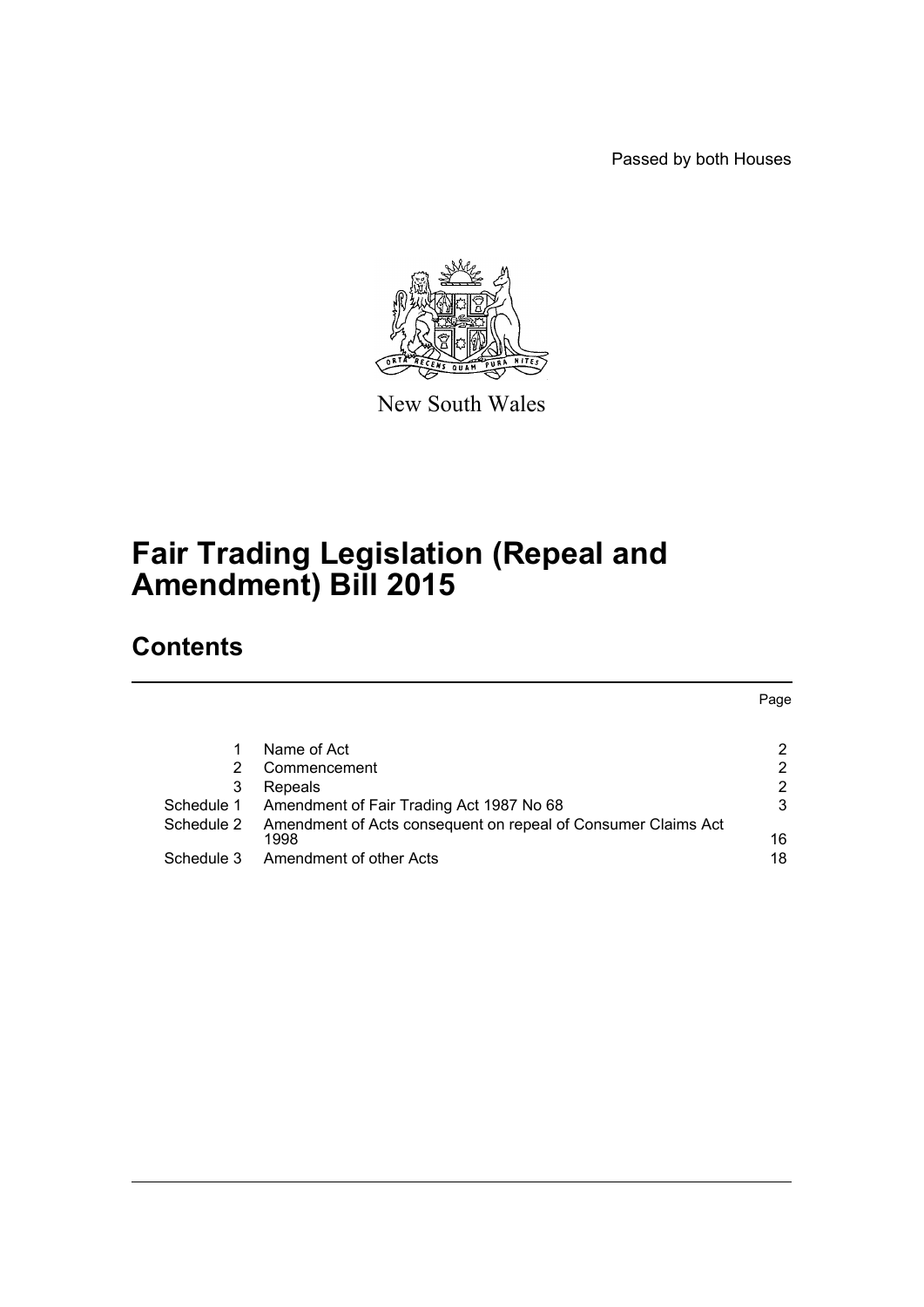*I certify that this public bill, which originated in the Legislative Assembly, has finally passed the Legislative Council and the Legislative Assembly of New South Wales.*

> *Clerk of the Legislative Assembly. Legislative Assembly, Sydney,* , 2015



New South Wales

# **Fair Trading Legislation (Repeal and Amendment) Bill 2015**

Act No , 2015

An Act to amend the *Fair Trading Act 1987* in relation to consumer claims; to provide for the repeal of the *Consumer Claims Act 1998*, the *Fitness Services (Pre-paid Fees) Act 2000*, the *HomeFund Commissioner Act 1993* and the *Landlord and Tenant Act 1899*; and for other purposes.

*I have examined this bill and find it to correspond in all respects with the bill as finally passed by both Houses.*

*Assistant Speaker of the Legislative Assembly.*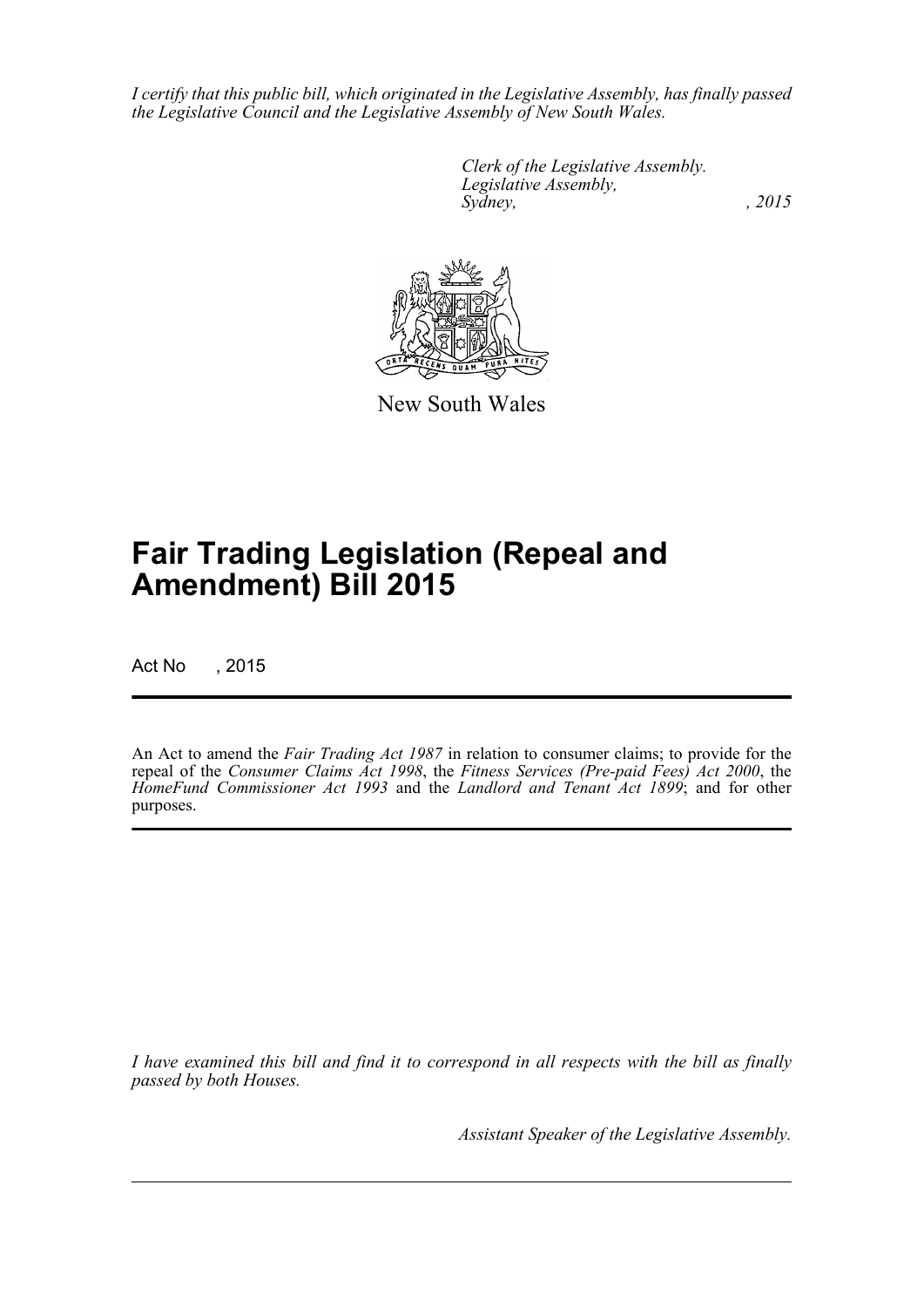Fair Trading Legislation (Repeal and Amendment) Bill 2015 [NSW]

#### <span id="page-2-0"></span>**The Legislature of New South Wales enacts:**

#### **1 Name of Act**

This Act is the *Fair Trading Legislation (Repeal and Amendment) Act 2015*.

## <span id="page-2-1"></span>**2 Commencement**

- (1) This Act commences on the date of assent to this Act, except as provided by this section.
- (2) Section 3 (a) and (b) and Schedules 1 [6]–[8], [10]–[12] and [18], 2, 3.2 and 3.5 commence on a day or days to be appointed by proclamation.
- (3) Schedule 1 [1], [3] and [4] commence on 1 July 2015 or assent, whichever is the later.

## <span id="page-2-2"></span>**3 Repeals**

The following Acts are repealed:

- (a) the *Consumer Claims Act 1998* No 162,
- (b) the *Fitness Services (Pre-paid Fees) Act 2000* No 95,
- (c) the *HomeFund Commissioner Act 1993* No 9.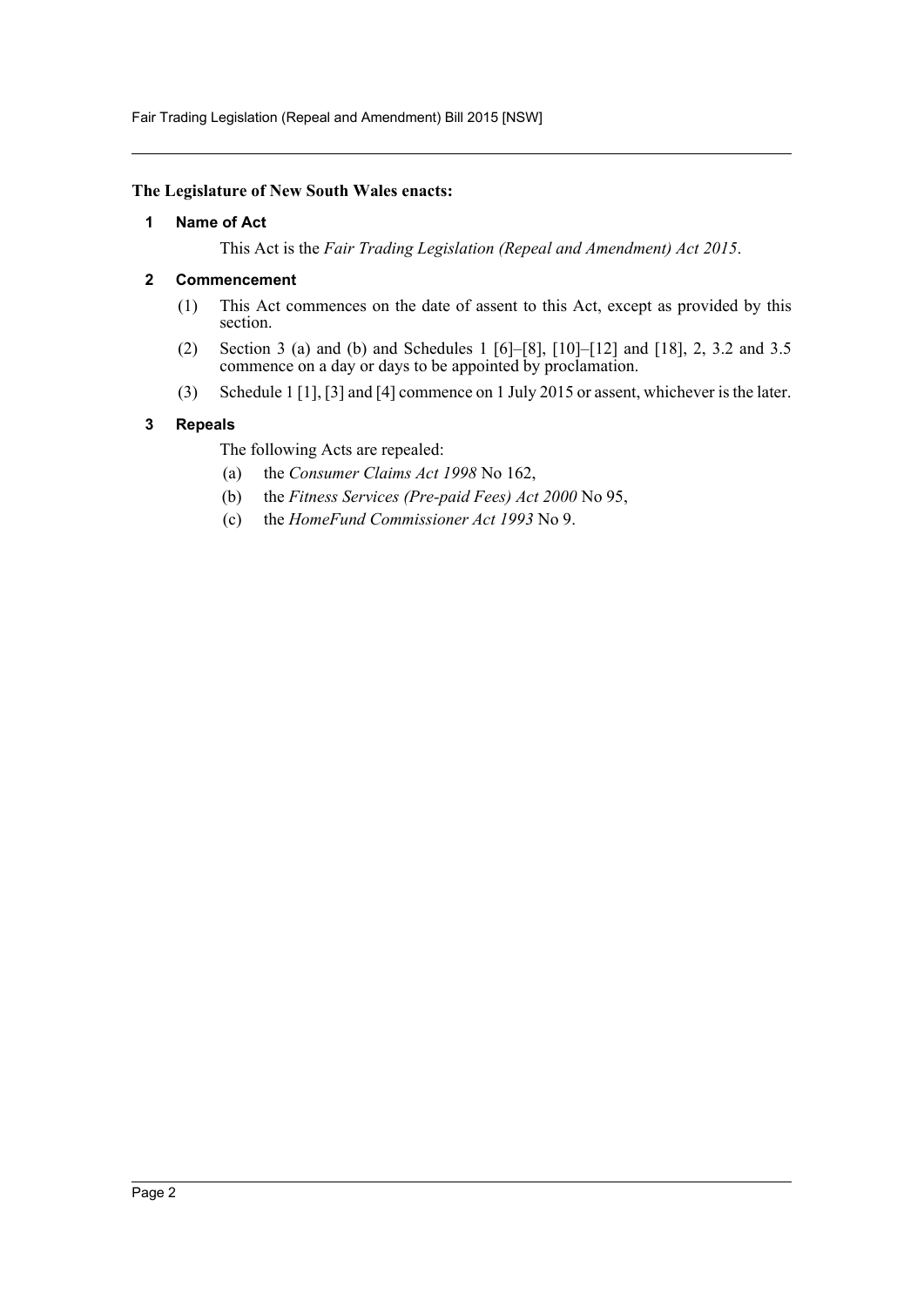# <span id="page-3-0"></span>**Schedule 1 Amendment of Fair Trading Act 1987 No 68**

# **[1] Whole Act (except Schedule 5)**

Omit "Director-General" and "Director-General's" wherever occurring. Insert instead "Secretary" and "Secretary's", respectively.

# **[2] Section 4 Definitions**

Insert in alphabetical order in section 4 (1):

*banker* has the same meaning as in section 2 (1) of the ACL.

# **[3] Section 4 (1)**

## Omit the definitions of *Department*, *Director-General* and *officer*.

Insert in alphabetical order:

*Department* means the Department of Finance, Services and Innovation. *employee* means:

- (a) the Secretary or any other Public Service employee employed in the Department, or
- (b) any person engaged by the Secretary (with the approval of the Minister and on such terms as the Minister thinks fit) to assist in the exercise of the Secretary's functions.

*Secretary* means:

- (a) the Commissioner for Fair Trading, Department of Finance, Services and Innovation, or
- (b) if there is no person employed as Commissioner for Fair Trading—the Secretary of the Department of Finance, Services and Innovation.

#### **[4] Sections 4 (1) (definition of "investigator"), 10 (1) (a), 18 (1), 20 (6), 21 (2), 23, 24 (2) (a) and (b) and (3), 25 (2) (b) and (4) (b) and 47 and clause 1 (5) and (6) of Schedule 4**

Omit "officer", "officer's" and "officers" wherever occurring.

Insert instead "employee", "employee's" and "employees", respectively.

## **[5] Section 4 (1), definition of "public authority"**

Omit ", a Government Department or an administrative office".

Insert instead "or a Public Service agency".

## **[6] Section 4 (1), definition of "services"**

Omit "rights or benefits being the supply of goods or the performance of work under a contract of service".

Insert instead "the supply of goods or the performance of work under a contract of employment".

## **[7] Section 4 (1), definition of "supply"**

Insert "(except in Part 6A)" after "includes".

## **[8] Section 8 Delegation by Secretary**

Omit section 8 (1) (b1).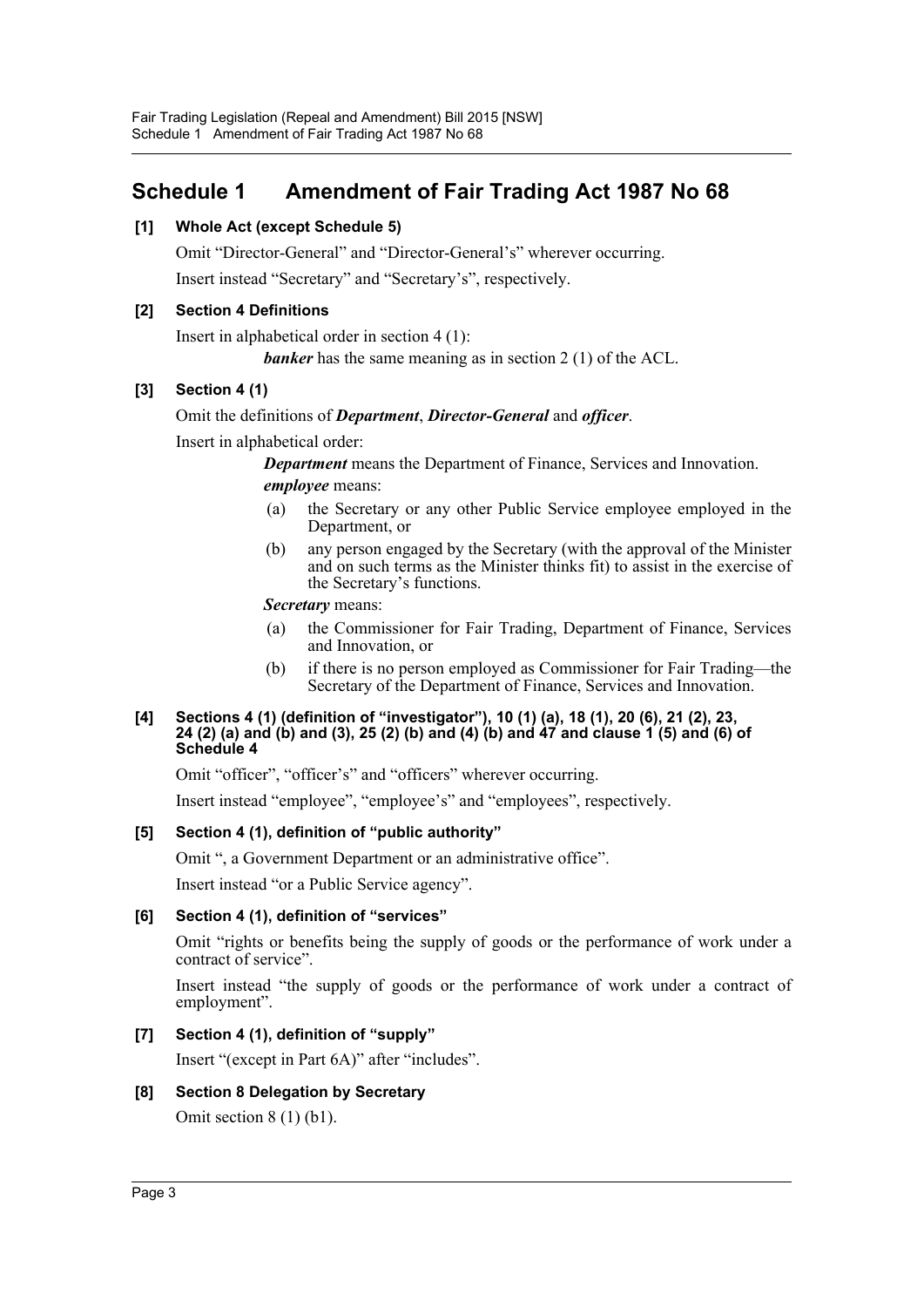#### **[9] Section 14 Assignment to Australian legal practitioner of case of assisted person**

Omit section 14 (1) (c). Insert instead:

(c) with the consent of the head of another Public Service agency—to an Australian legal practitioner employed in that agency, or

#### **[10] Section 79 Other injunctions**

Omit section 79 (1) (a) (ii).

#### **[11] Part 6A**

Insert after Part 6:

# **Part 6A Jurisdiction of Tribunal in relation to consumer claims**

**Note.** For the purposes of comparison, provisions of this Part contain bracketed notes in headings drawing attention ("cf") to equivalent or comparable (though not necessarily identical) provisions of the *Consumer Claims Act 1998* (the *CC Act 1998*) or the *Consumer Claims Regulation 2014* (the *CC Reg 2014*), as in force before the enactment of this Part.

## **Division 1 Preliminary**

#### **79B Objects of this Part** (cf CC Act 1998, s 2A)

The objects of this Part are to provide for remedies for, and the straightforward resolution of, disputes concerning the supply of goods and services to consumers.

#### **79C Conferral of jurisdiction under this or any other Act not affected**

This Part does not affect any provision of this or any other Act that confers jurisdiction on the Tribunal.

**79D Definitions** (cf CC Act 1998, s 3 (1) and s 3 (3) (transferred to definition of "consumer"))

#### In this Part:

*consumer* means any of the following persons or bodies to whom or to which a supplier has supplied, or agreed to supply, goods or services (whether or not under a contract), or with whom or with which a supplier has entered into a contract that is collateral to a contract for the supply of goods or services:

- (a) a natural person,
- (b) a firm (within the meaning of the *Partnership Act 1892*),
- (c) a small proprietary company (within the meaning of the *Corporations Act 2001* of the Commonwealth),
- (d) an owners corporation constituted under the *Strata Schemes Management Act 1996*,
- (e) a company that owns an interest in land and has a memorandum or articles of association conferring on each owner of shares in the company a right to occupy under a lease or licence a part or parts of a building erected on the land,
- (f) an incorporated association,
- (g) an unincorporated body whose members are associated for a common purpose,
- (h) a company limited by guarantee (other than a company limited both by shares and by guarantee).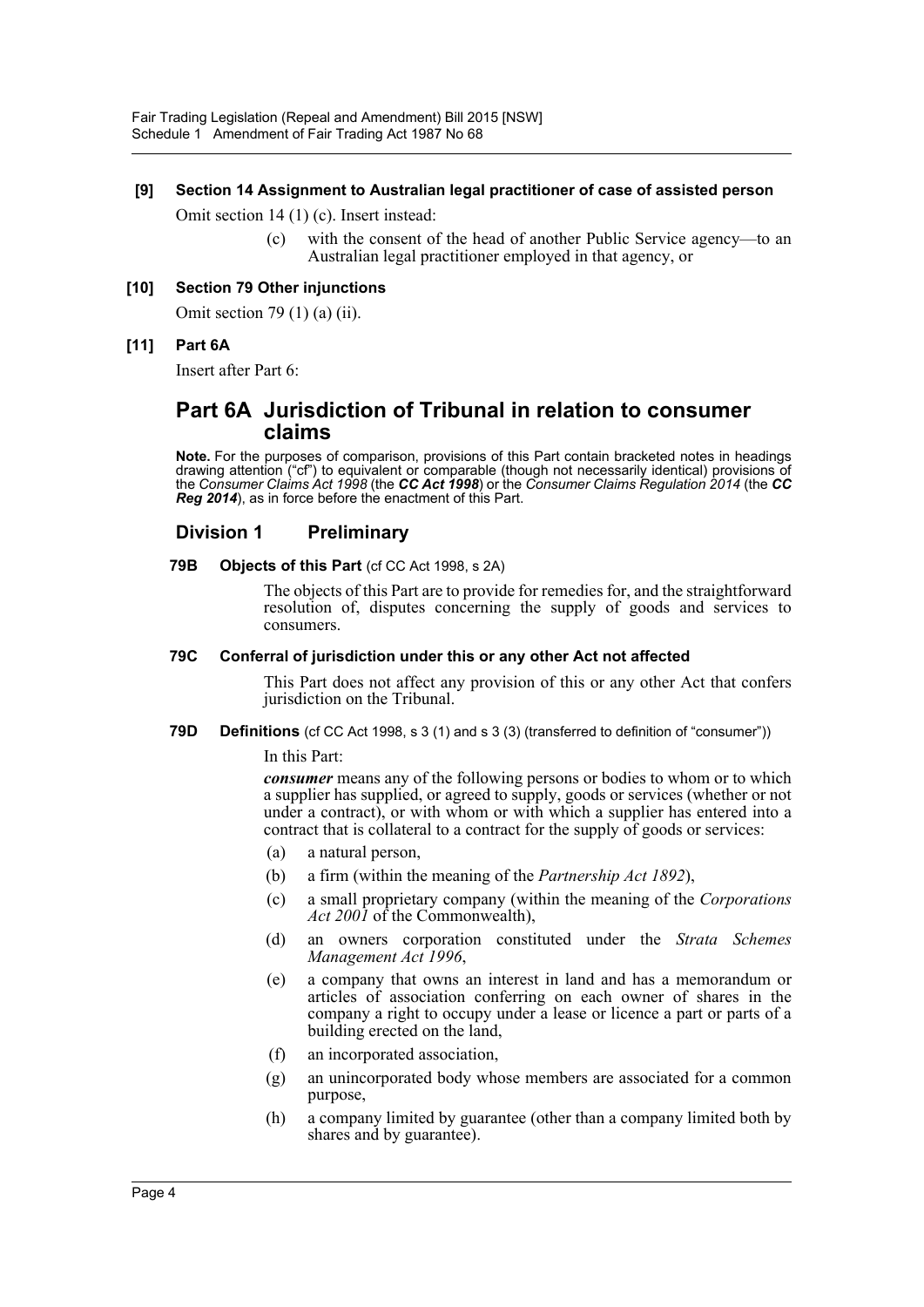*consumer claim*—see section 79E.

*goods* means any tangible thing that is or may be the subject of trade or commerce, but does not include money or an interest in land.

*services*—see section 79F.

*supplier* means a person who, in the course of carrying on (or purporting to carry on) a business, supplies goods or services.

*supply*—see section 79G.

#### **79E Meaning of "consumer claim"** (cf CC Act 1998, s 3A)

- (1) For the purposes of this Part, a *consumer claim* means a claim by a consumer, for one or more of the following remedies, that arises from a supply of goods or services by a supplier to the consumer (whether or not under a contract) or that arises under a contract that is collateral to a contract for the supply of goods or services:
	- (a) the payment of a specified sum of money,
	- (b) the supply of specified services,
	- (c) relief from payment of a specified sum of money,
	- (d) the delivery, return or replacement of specified goods or goods of a specified description.
- (2) For the avoidance of doubt, a reference in this Part to a consumer claim includes a reference to a claim by a consumer against a supplier (for example, a manufacturer or wholesaler) who is not the direct supplier of goods or services to the consumer if the claim arises from or in connection with the supply of those goods or services by the direct supplier to the consumer.

#### **79F Meaning of "services"** (cf CC Act 1998, s 3 (1), definition of "services")

- (1) For the purposes of this Part, a reference to services is a reference to any of the following:
	- (a) the performance of work (including work of a professional nature), whether with or without the supply of goods,
	- (b) the provision of gas or electricity or the provision of any other form of energy,
	- (c) the provision, or the making available for use, of facilities for amusement, entertainment, recreation or instruction,
	- (d) the letting of premises for vacation or recreational purposes,
	- (e) the conferring of rights, benefits or privileges for which remuneration is payable in the form of a royalty, tribute, levy or similar exaction,
	- (f) the provision of insurance cover,
	- (g) the rights or benefits provided, granted or conferred under a contract between a banker and a customer of the banker entered into in the course of the carrying on by the banker of the business of banking,
	- (h) the provision of credit,
	- (i) any other rights (including rights in relation to, and interests in, property), benefits, privileges or facilities that are, or are to be, provided, granted or conferred in trade or commerce.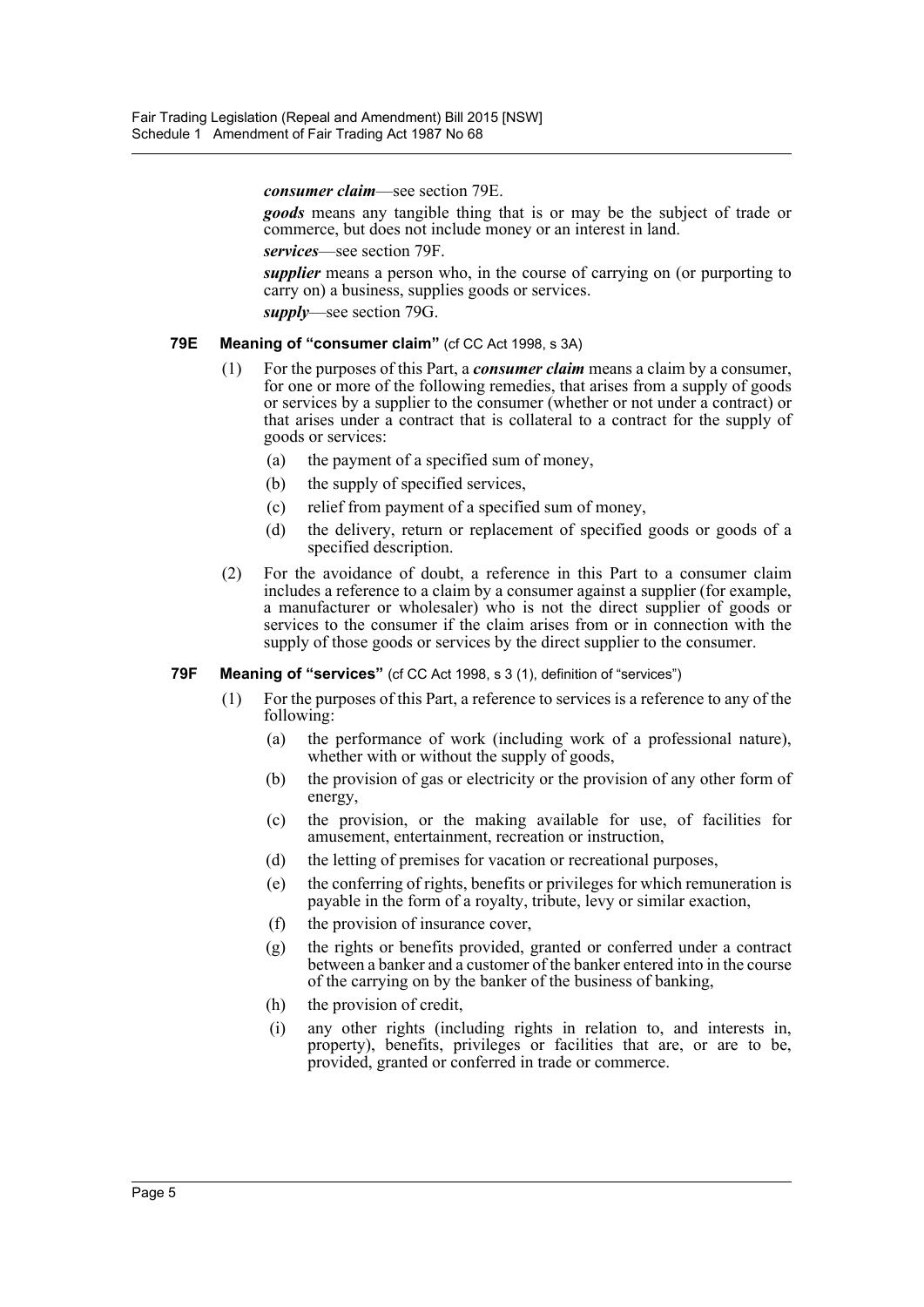- (2) However, a reference in this Part to services does not include a reference to any of the following:
	- (a) the supply of goods or the performance of work under a contract of employment,
	- (b) rights or benefits provided, granted or conferred under a service contract (within the meaning of the *Retirement Villages Act 1999*),
	- (c) the provision of assurance cover in respect of a person's life.
- **79G Meaning of "supply"** (cf CC Act 1998, s 3 (1) (definition of "supply") and s 3 (2))
	- (1) For the purposes of this Part, a reference to the supply of goods includes a reference to any of the following:
		- (a) supplying goods by way of sale, exchange, lease, hire or hire-purchase,
		- (b) resupplying goods,
		- (c) agreeing to supply goods,
		- (d) supplying goods together with services.
	- (2) For the purposes of this Part, a reference to the supply of services includes a reference to any of the following:
		- (a) providing, granting or rendering services for valuable consideration,
		- (b) agreeing to supply services,
		- (c) supplying services together with goods.
- **79H Persons presumed to be consumers** (cf CC Act 1998, s 4)

For the purposes of this Part:

- (a) a person or body claiming to be a consumer is to be presumed to be a consumer until the contrary is proved, and
- (b) in any legal proceedings (including proceedings before the Tribunal), the onus of proving that a person or body claiming to be a consumer is not a consumer is on the party who seeks to establish that fact.

# **Division 2 Application to and jurisdiction of Tribunal**

**79I Consumer may apply to Tribunal** (cf CC Act 1998, s 6)

Any consumer may apply to the Tribunal for determination of a consumer claim.

**79J General statement of jurisdiction** (cf CC Act 1998, s 7 (1))

The Tribunal has jurisdiction, except as otherwise provided by this Division, to hear and determine a consumer claim the subject of an application under this Division.

#### **79K Supply or agreement made, or supply intended to be made, in New South Wales** (cf CC Act 1998, s 7 (2) and (3))

- (1) The Tribunal has jurisdiction to hear and determine a consumer claim only if:
	- (a) the goods or services to which the claim relates were supplied in New South Wales, or
	- (b) a contract or other agreement to which the claim relates contemplated that the goods or services would be supplied in New South Wales (whether or not they were so supplied), or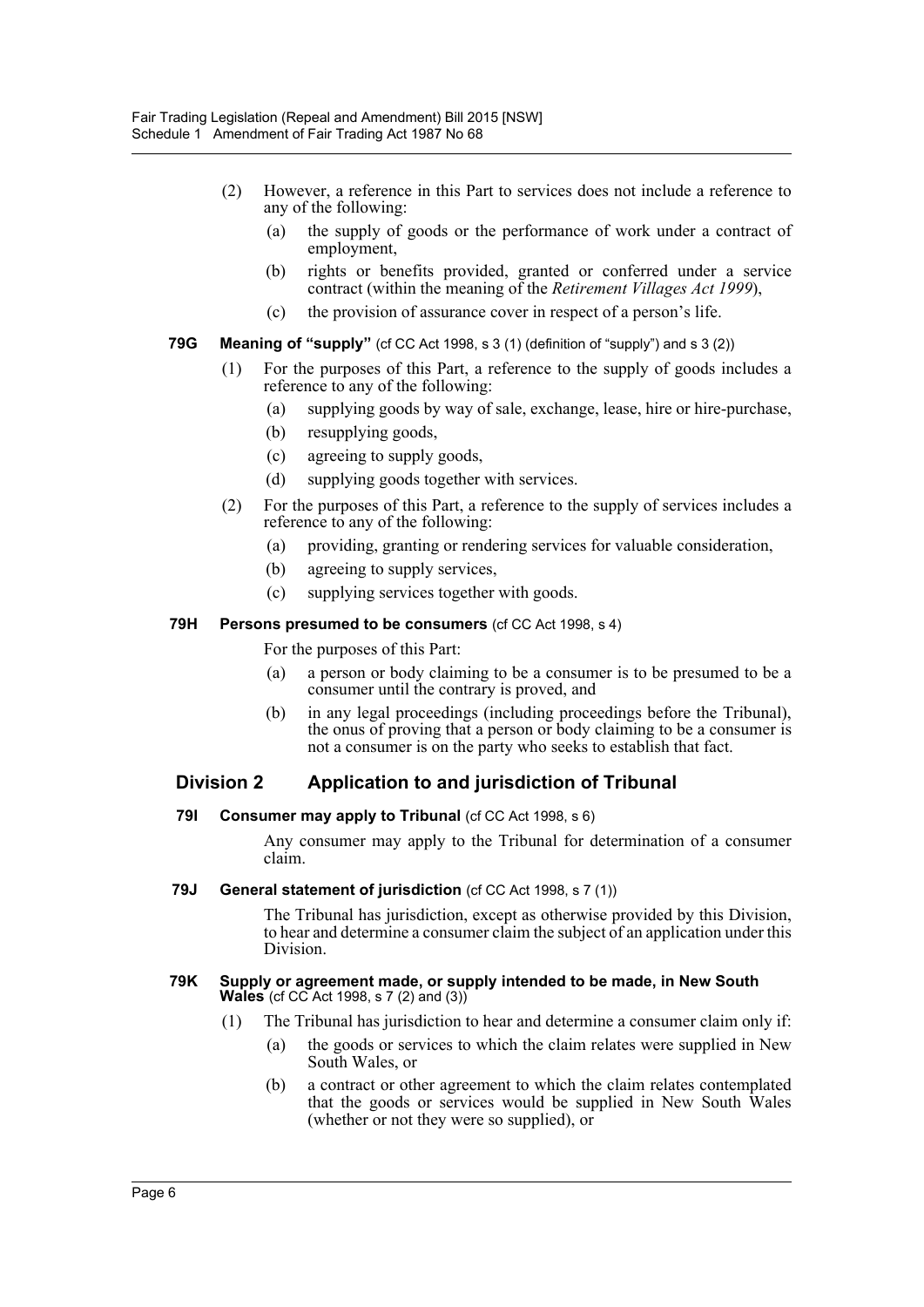- (c) a contract or other agreement to which the claim relates was made in New South Wales (whether or not the goods or services were supplied in New South Wales).
- (2) The Tribunal has such jurisdiction whether or not:
	- (a) a contract or other agreement to which the claim relates confers jurisdiction on any other court or tribunal (whether in New South Wales or elsewhere), or
	- (b) the rules of private international law require a law other than the law of New South Wales to be applied to the hearing or determination of the claim.

## **79L Limitation periods** (cf CC Act 1998, s 7 (4) and (4A))

- (1) The Tribunal does not have jurisdiction to hear and determine a consumer claim if any of the following apply:
	- (a) the cause of action giving rise to the claim first accrued more than 3 years before the date on which the claim is lodged,
	- (b) the goods or services to which the claim relates were supplied (or, if made in instalments, were last supplied) to the claimant more than 10 years before the date on which the claim is lodged.
- (2) Nothing in this section affects any period of limitation under the *Limitation Act 1969*.

#### **79M Claim relating to solicitor's or barrister's costs** (cf CC Act 1998, s 7 (5))

A matter arising in relation to the fairness or reasonableness of the costs charged by a barrister or solicitor for an item of business transacted by the barrister or solicitor is not within the jurisdiction of the Tribunal if the costs can be the subject of a costs assessment under Part 3.2 of the *Legal Profession Act 2004*.

# **Division 3 Orders of Tribunal**

#### **79N Orders in favour of claimant** (cf CC Act 1998, s 8 (1))

In determining a consumer claim wholly or partly in favour of a claimant, the Tribunal may, subject to this Division, make any one or more of the following orders that it considers appropriate:

- (a) an order that requires a respondent to pay to the claimant a specified amount of money,
- (b) an order that requires a respondent to perform specified work in order to rectify a defect in goods or services to which the claim relates,
- (c) an order that requires a respondent to supply to the claimant specified services other than work,
- (d) in the case of a claim for relief from payment of money—an order declaring that a specified amount of money is not due or owing by the claimant to a respondent,
- (e) an order that requires a respondent to deliver to the claimant goods of a specified description,
- (f) an order that requires a respondent to return to the claimant specified goods which are in the possession or under the control of that respondent, whether the property in the goods has passed or not,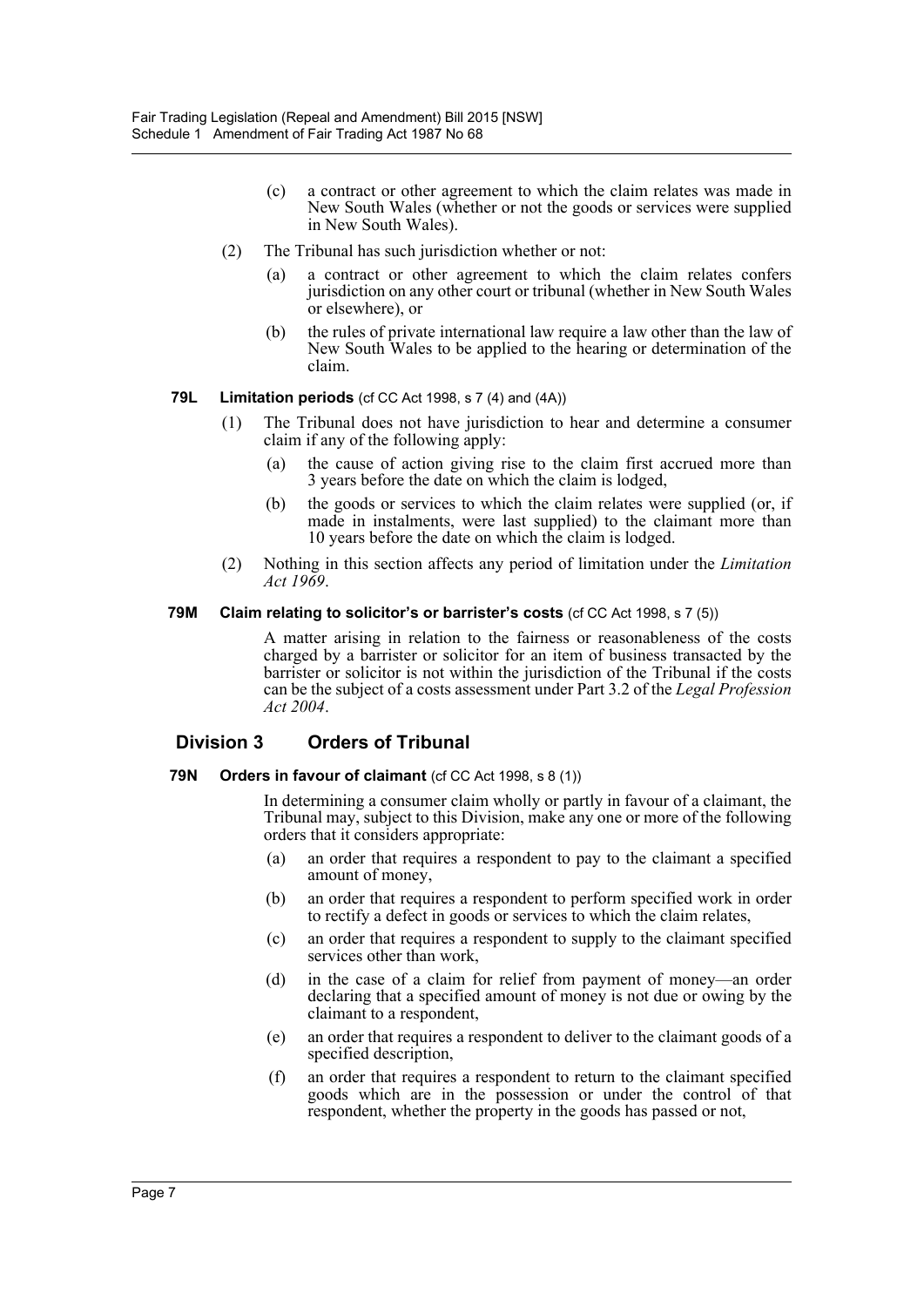- (g) an order that requires a respondent to replace goods to which the claim relates,
- (h) an order that requires a respondent to refund all or part of the purchase price of specified goods that are in the possession (or under the control) of the claimant and the claimant to return all or part of those goods to the respondent (whether the property in the goods has passed or not).

#### **79O Orders in favour of respondent** (cf CC Act 1998, s 8 (2))

In determining a consumer claim wholly or partly in favour of a respondent to the claim, the Tribunal may make any one or more of the following orders that it considers appropriate:

- (a) an order dismissing the claim or a part of the claim,
- (b) an order that requires the claimant to pay to the respondent a specified amount of money,
- (c) an order that requires the claimant to return to the respondent specified goods which are in the possession or under the control of the claimant, whether the property in the goods has passed or not.

#### **79P Orders where more than one respondent** (cf CC Act 1998, s 8 (2A))

Without limiting section 79N or 79O, in determining a consumer claim in which there is more than one respondent, the Tribunal may make any one or more of the following orders that it considers appropriate:

- (a) an order that requires a respondent to pay to another respondent a specified amount of money,
- (b) an order that requires a respondent to supply to another respondent specified services other than work,
- (c) an order that requires a respondent to deliver to another respondent goods of a specified description,
- (d) an order that requires a respondent (*the first respondent*) to return to another respondent specified goods that are in the possession or under the control of the first respondent, whether the property in the goods has passed or not.

#### **79Q Other matters relating to orders under section 79N, 79O or 79P** (cf CC Act 1998, s 8 (3)–(5))

- (1) In making an order under section 79N, 79O or 79P requiring a party to a consumer claim to pay a specified amount of money or to take any other specified action, the Tribunal must, unless it has good reason to the contrary, specify a period within which the money must be paid or the action must be taken.
- (2) The Tribunal may not make any of the orders referred to in this section unless the claimant's case has been presented to the Tribunal (whether or not in person) following the making of the relevant application under section 79I.
- (3) Nothing in subsection (2) prevents the Tribunal from dismissing or adjourning proceedings under section 55 of the *Civil and Administrative Tribunal Act 2013*.

#### **79R Interim and ancillary orders** (cf CC Act 1998, s 10)

(1) In the course of hearing a consumer claim, the Tribunal may make any interim order that appears to the Tribunal desirable to be made pending final determination of the claim.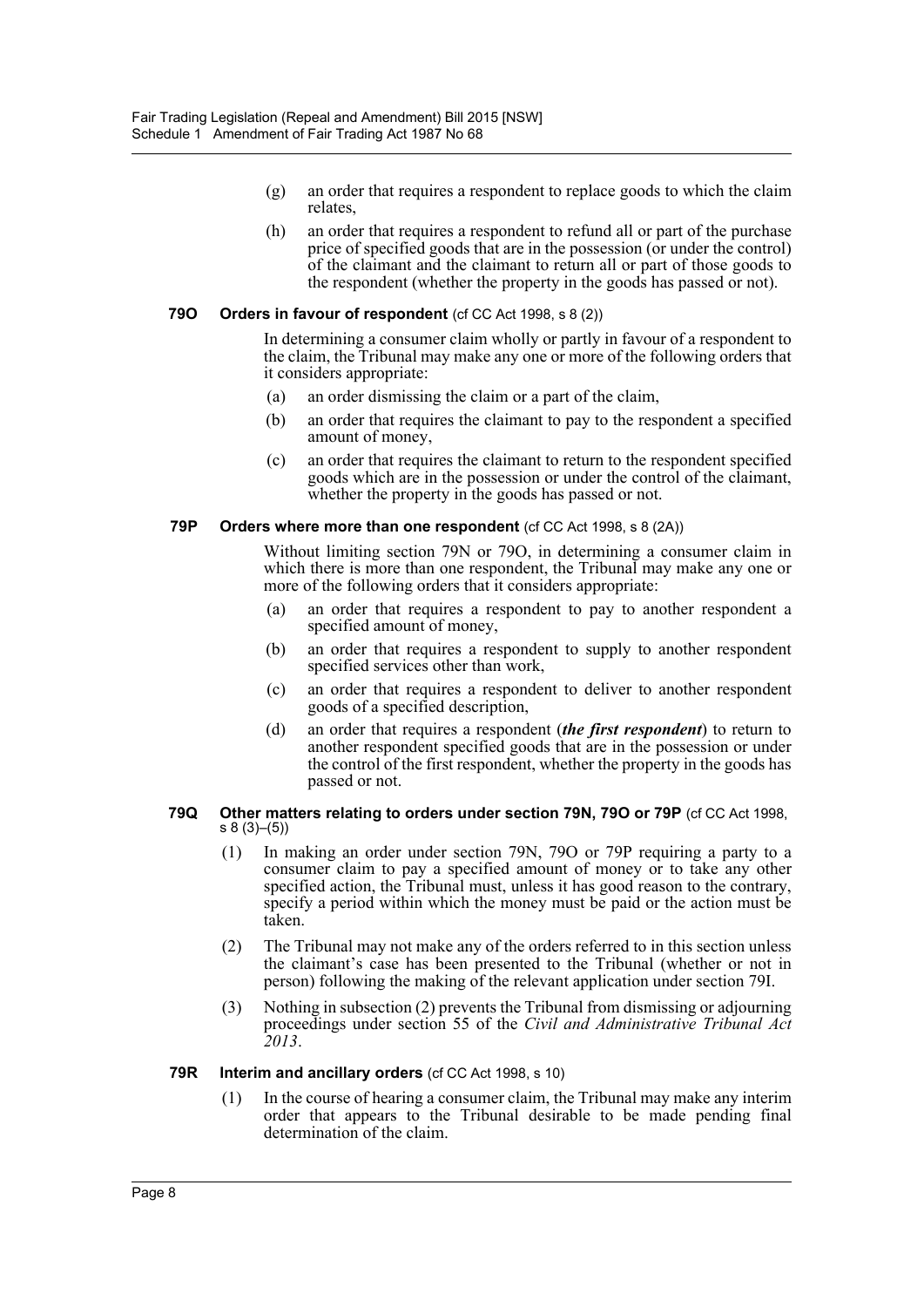(2) When making an order for the determination of a consumer claim, the Tribunal may make such ancillary orders as it considers necessary for the purpose of enabling the order to have full effect.

#### **79S Monetary limit on Tribunal's jurisdiction to make orders** (cf CC Act 1998, s 14 and CC Reg 2014, cl 4)

- (1) The Tribunal has no jurisdiction to make, in respect of a particular consumer claim, an order or orders in favour of the claimant (or, where there are two or more claimants, in favour of those claimants) if the relevant total under or because of the order or orders would exceed the prescribed amount.
- (2) For the purposes of subsection (1), the *relevant total* is the total of:
	- (a) the amount or amounts (if any) of money to be paid, and
	- (b) the value or values (if any) of the work to be performed, or the services to be supplied, and
	- (c) the amount or amounts (if any) of money to be declared not to be due or owing, and
	- (d) the value or values of goods (if any) to be delivered or replaced.
- (3) The Tribunal has no jurisdiction to make in respect of a particular consumer claim an order or orders referred to in section 79O if the amount or the total of the amounts (if any) to be paid under or because of the order or orders would exceed the prescribed amount.
- (4) The Tribunal has no jurisdiction to make in respect of a particular consumer claim an order or orders under section 79P if the relevant total under or because of the order or orders would exceed the prescribed amount.
- (5) For the purposes of subsection (4), the *relevant total* is the total of:
	- (a) the amount or amounts (if any) of money to be paid, and
	- (b) the value or values (if any) of the services to be supplied, and
	- (c) the value or values of goods (if any) to be delivered.
- (6) Subsections (1), (3) and (4) do not apply in relation to a consumer claim:
	- (a) arising from the supply of a new motor vehicle that is used substantially for private purposes within the meaning of the *Motor Vehicles Taxation Act 1988*, or
	- (b) relating to commission fees charged by agents licensed under the *Property, Stock and Business Agents Act 2002*.
- (7) In this section:

*new motor vehicle* means a motor vehicle that is not a second-hand motor vehicle within the meaning of the *Motor Dealers and Repairers Act 2013*.

*prescribed amount* means \$40,000 or such other amount as is prescribed for the purposes of this section.

#### **79T Suspension of orders** (cf CC Act 1998, s 11)

- (1) If the Tribunal has made an order under this Division that has not yet ceased to have effect, the Tribunal may (on the application of the person against whom or in whose favour the order was made or of its own motion) suspend the operation of the order by making a suspension order.
- (2) The Tribunal may make a suspension order for such reasons and for such period, or until the happening of such event or the fulfilment of such conditions, as the Tribunal specifies in the suspension order.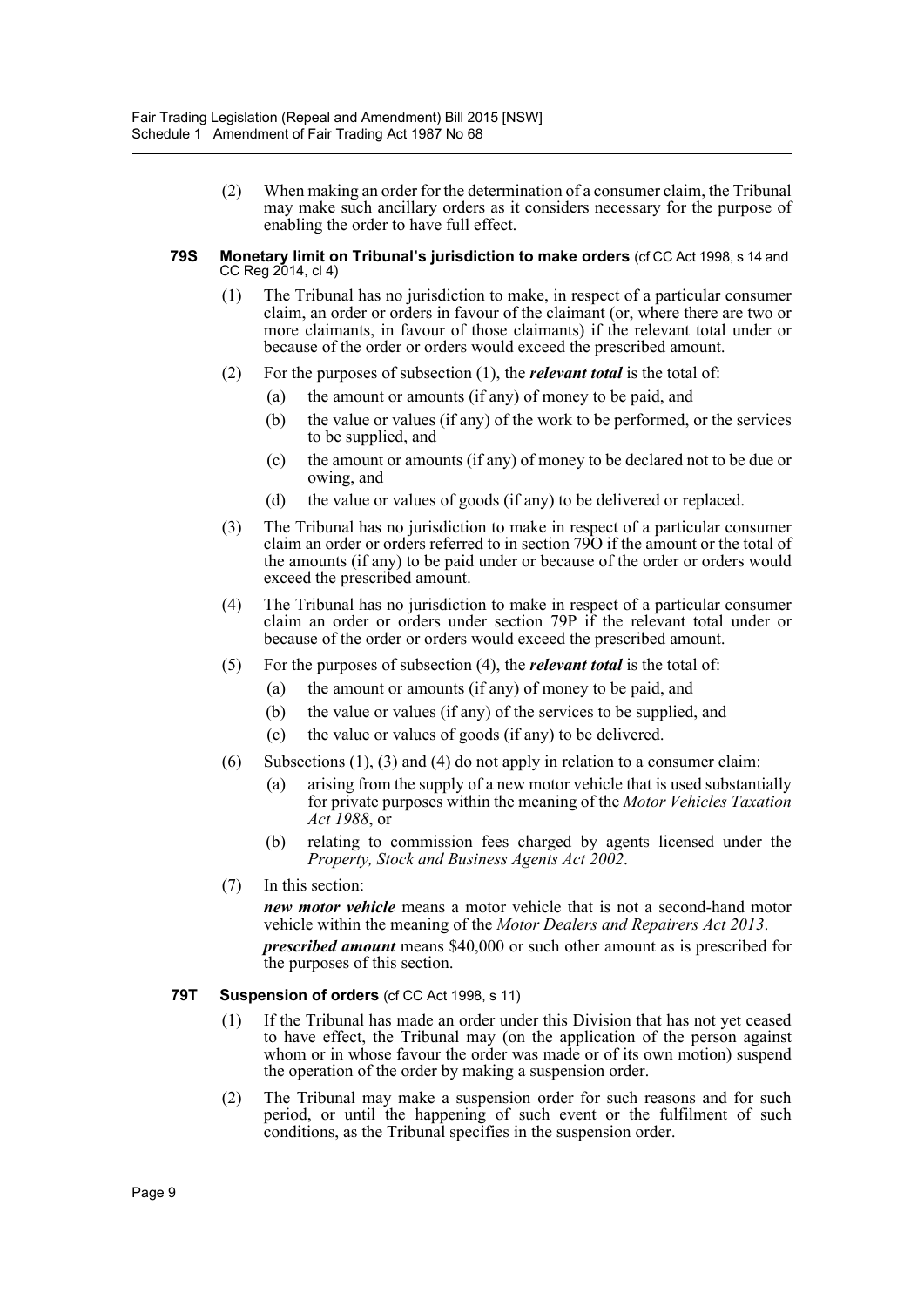(3) Nothing in this section limits the operation of section 43 (2) of the *Interpretation Act 1987*.

#### **79U Matters to be considered by Tribunal when making orders** (cf CC Act 1998, s 13)

- (1) When making any orders under this Division, the Tribunal must be satisfied that the orders will be fair and equitable to all the parties to the claim.
- (2) Without limiting subsection (1), when determining whether or not to make an order under this Division, the Tribunal is to take the following factors into consideration if they are material to the particular circumstances of the case:
	- (a) whether or not there was any material inequality in bargaining power between the parties to the claim,
	- (b) whether or not any party to the claim was not reasonably able to protect the party's interest because of the age or physical or mental capacity of that party,
	- (c) whether or not any person who represented any of the parties to the claim was not reasonably able to protect the interests of the party represented because of the age or physical or mental capacity of that person,
	- (d) the relative economic circumstances, educational background and literacy of the parties to the claim and of any person who represented any of those parties,
	- (e) whether or not and when independent legal or other expert advice was obtained by the claimant,
	- (f) whether any undue influence, unfair pressure or unfair tactic was exerted on or used against the claimant:
		- (i) by any other party to the claim, or
		- (ii) by any person acting or appearing or purporting to act on behalf of any other party to the claim, or
		- (iii) by any person to the knowledge of any other party to the claim or of any person acting or appearing or purporting to act on behalf of any other party to the claim,
	- (g) the conduct of the parties to the claim in relation to similar transactions to which any of them has been a party,
	- (h) where the subject of the claim is a contract for the supply of goods or services or a contract collateral to such a contract:
		- (i) whether or not before or at the time when the contract was made its provisions were the subject of negotiation, and
		- (ii) whether or not it was reasonably practicable for the claimant to negotiate for the alteration of the contract or to reject any of its provisions, and
		- (iii) whether or not any provisions of the contract impose conditions that are unreasonably difficult to comply with or not reasonably necessary for the protection of the legitimate interests of any party to the claim, and
		- (iv) if the contract is wholly or partly in writing, the physical form of the contract and the intelligibility of the language in which it is expressed, and
		- $(v)$  the extent (if any) to which the provisions of the contract and their legal effect were accurately explained by any person to the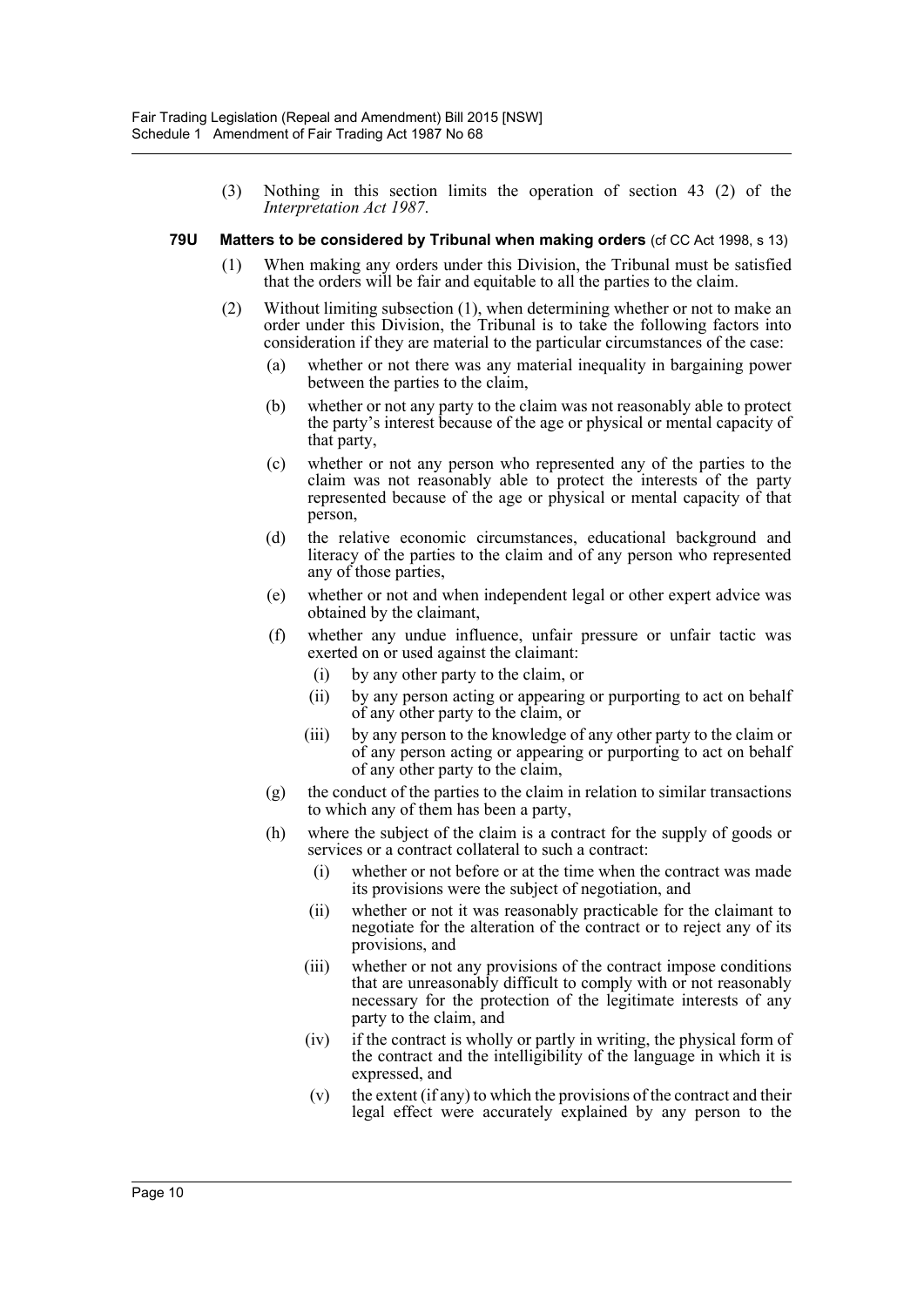claimant and whether or not the claimant understood the provisions and their effect, and

- (vi) the commercial or other setting, purpose and effect of the contract.
- (3) Without limiting subsection (1), when determining whether or not to make an order or orders under section 79N, 79O or 79P, it is appropriate for the Tribunal to consider (if relevant to the particular circumstances of the case):
	- (a) any code of practice prescribed under this Act, and
	- (b) if the Secretary has brought to the attention of the Tribunal any other code of practice (whether or not prescribed by or under any other Act) that code of practice.

#### **79V Joint liability** (cf CC Act 1998, s 12)

Section 95 of the *Civil Procedure Act 2005* applies to and in respect of an order of the Tribunal under this Division as if such an order were a judgment of the Supreme Court.

## **Division 4 Miscellaneous**

- **79W Certain matters to be reported to President of Tribunal or to Minister** (cf CC Act 1998, s 15)
	- (1) Members of the Tribunal may give a written report to the President of the Tribunal concerning:
		- (a) any matter that arises out of the hearing or determination of a consumer claim by the Tribunal (constituted by those members) that they consider to be of importance as regards the relationship of consumer and supplier, or
		- (b) any matter that, in their opinion, is relevant to the administration of this Part and should be brought to the attention of the President of the Tribunal.
	- (2) The President of the Tribunal may give a written report to the Minister concerning:
		- (a) any matter that arises out of the hearing or determination of a consumer claim by the Tribunal (constituted by the President) that the President considers to be of importance as regards the relationship of consumer and supplier, or
		- (b) any matter that, in the opinion of the President, is relevant to the administration of this Part and should be brought to the attention of the Minister, or
		- (c) any matter reported to the President by any member of the Tribunal in accordance with subsection (1) and that the President considers should be brought to the attention of the Minister.
	- (3) If, in the course of, or as a result of, the hearing of a consumer claim by the Tribunal, it appears to the Tribunal that a supplier has, in the course of the supplier's dealings with the claimant, engaged in conduct that should be brought to the attention of the Secretary, the Tribunal may give a written report to the Secretary concerning that conduct.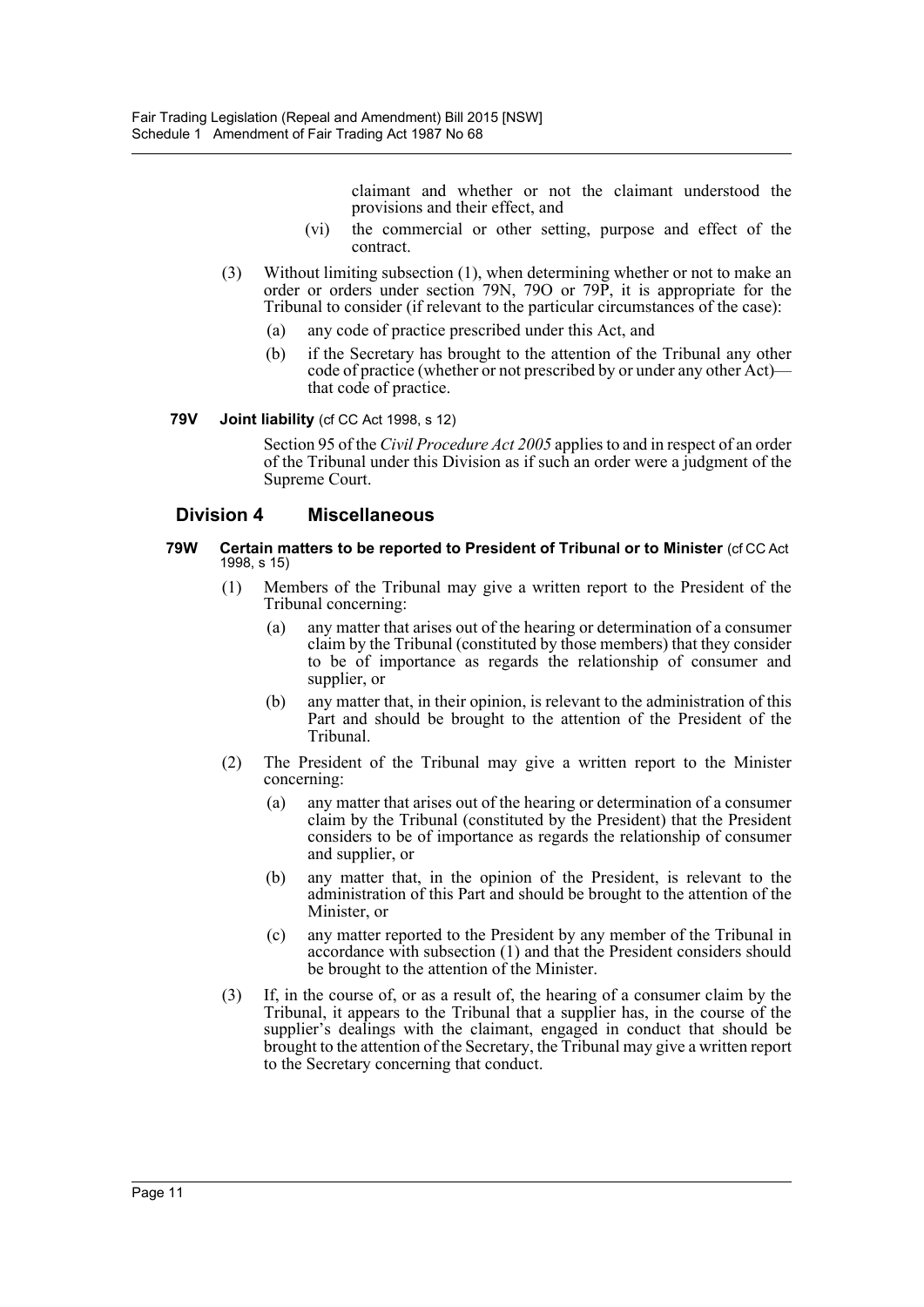- (4) The Secretary may give a copy of any report relating to a supplier that is given to the Secretary under this section (or any information contained in the report) to:
	- (a) any authority responsible for the administration of a law that appears to the Secretary to require the supplier (as a supplier of goods or services) to be the holder of a licence, certificate of registration, practising certificate, permit or other authority, or
	- (b) any trade organisation comprising persons (or mostly persons) who supply goods or services of the kind supplied by the supplier, but only if it appears to the Secretary that the supplier is a member of that organisation.
- (5) The Secretary has qualified privilege in proceedings for defamation arising out of a communication made under this section.

#### **79X Power of Secretary to establish and maintain list of unsatisfactory suppliers**  (cf CC Act 1998, s 16)

- (1) The Secretary may establish and maintain for the purposes of this Part a list to be known as the *unsatisfactory suppliers list*.
- (2) The Secretary may enter in the unsatisfactory suppliers list the name and any other prescribed particulars of:
	- (a) any supplier who has been the subject of an adverse report made under this Division, or
	- (b) any supplier who has failed to comply with the requirements of an order made under this Part within the period specified in the order, or
	- (c) any supplier against whom more than the prescribed number of orders has been made under this Part during the period prescribed for the purposes of this paragraph.
- (3) The Secretary must not enter the name and other particulars of a supplier in the unsatisfactory suppliers list unless the supplier has first been given an opportunity to show cause as to why the name and particulars of the supplier should not be entered in the list and, having been given such an opportunity, has not shown cause within such period (not less than 7 days after the opportunity was given) as the Secretary may allow.
- (4) The Secretary must remove the name and other prescribed particulars of a supplier from the unsatisfactory suppliers list at the end of the period prescribed for the purposes of this subsection, on the happening of a prescribed event or on fulfilment of prescribed conditions.
- (5) The Secretary may publish in such manner as the Secretary thinks fit a copy of the unsatisfactory suppliers list or of any particulars currently entered in the list.
- (6) The Secretary has qualified privilege in proceedings for defamation arising out of a publication made in accordance with subsection (5).

## **[12] Section 79B NSW Consumer Law Fund**

Renumber the section as section 79Y.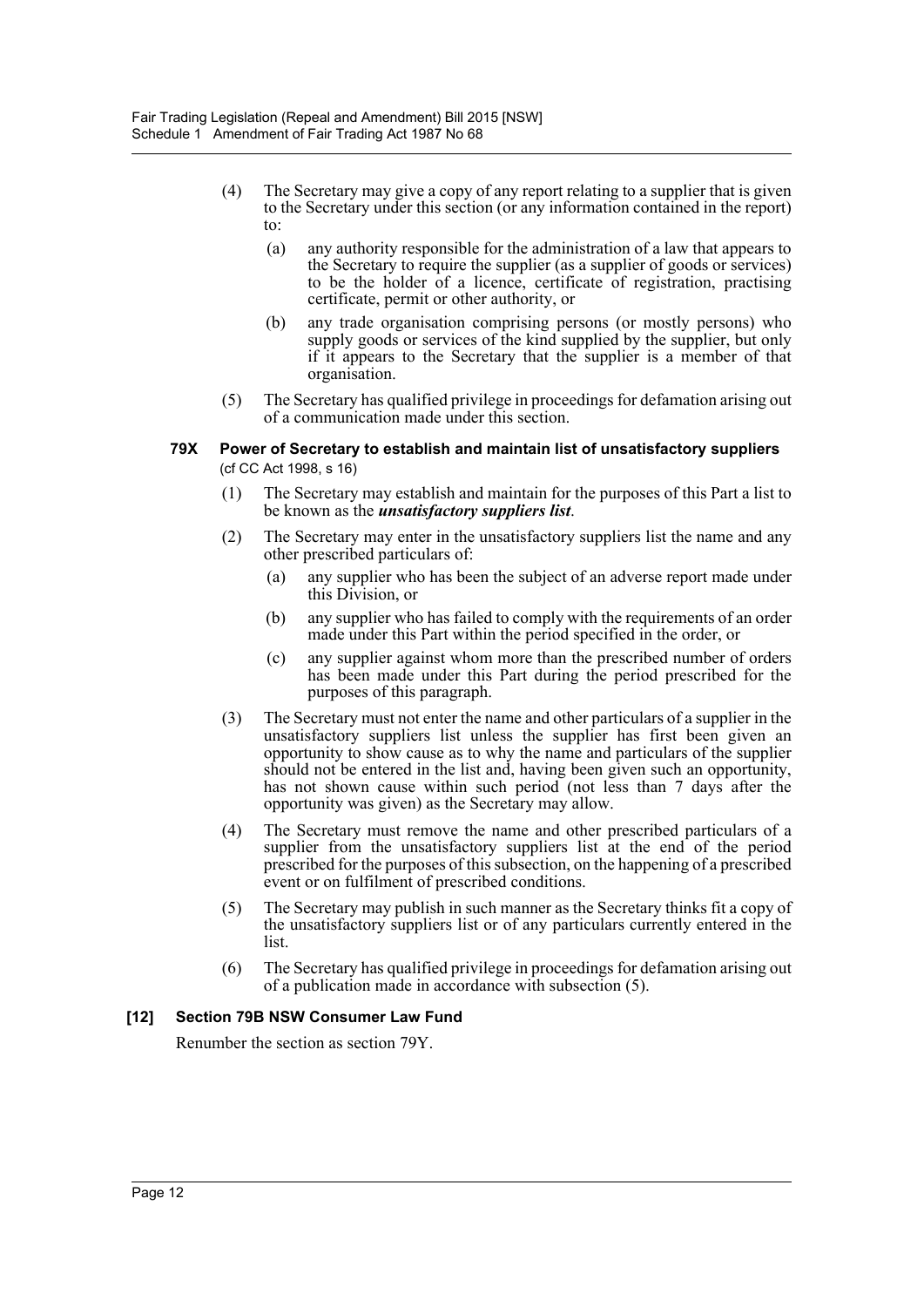# **[13] Section 82 Certificate of analyst**

Omit section 82 (2). Insert instead:

- (2) In this section: *prescribed authority* means:
	- (a) a registered laboratory of the National Association of Testing Authorities, or
	- (b) any other body or person prescribed by the regulations.

## **[14] Section 87 Publication of certain statements prohibited**

Omit "employed by the Department" from section 87 (1) (e). Insert instead "employed in the Department".

# **[15] Section 87 (1) (e)**

Omit "by an organisation". Insert instead "by or in an organisation".

# **[16] Section 92 Regulations**

Omit "section 79B" from section 92 (1A) (c). Insert instead "section 79Y".

## **[17] Schedule 4A Provisions relating to advisory councils**

Omit "*Public Sector Management Act 1988*" from clause 8 (1). Insert instead "*Government Sector Employment Act 2013*".

## **[18] Schedule 5 Savings and transitional provisions**

Insert at the end of clause 1A (1):

*Fair Trading Legislation (Repeal and Amendment) Act 2015* any other Act that amends this Act

## **[19] Schedule 5, Part 6**

Insert after Part 5:

# **Part 6 Provisions consequent on enactment of Fair Trading Legislation (Repeal and Amendment) Act 2015**

## **Division 1 Provisions consequent on repeal and re-enactment of Consumer Claims Act 1998**

## **28 Definition of "former Act"**

In this Division:

*former Act* means the *Consumer Claims Act 1998*.

## **29 Jurisdiction of Tribunal in relation to pre-existing consumer claims**

- (1) Part 6A of this Act extends to a consumer claim arising before the commencement of that Part (except as provided by subclause (2)).
- (2) The former Act continues to apply in relation to a consumer claim the subject of an application made under section 6 of the former Act that is not finally determined.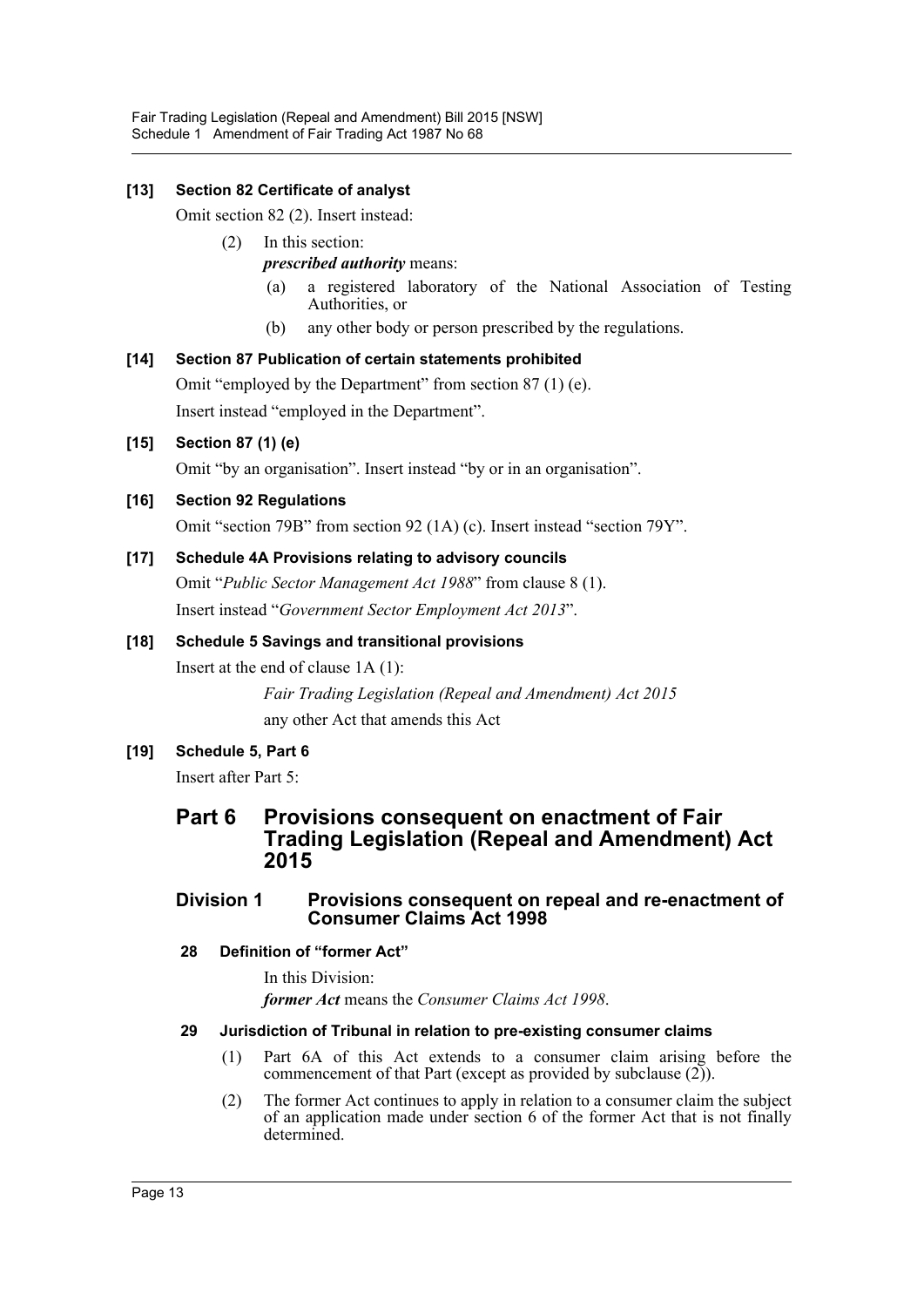- (3) For the purposes of this clause, an application is not finally determined if:
	- (a) any period for bringing an appeal as of right against a decision in respect of the claim the subject of the application has not expired (ignoring any period that may be available by way of extension of time to appeal), or
	- (b) any appeal against the decision is pending (whether or not it is an appeal brought as of right).

## **30 Exclusion from definition of "services"**

Section 79F (2) (b) does not apply in relation to a consumer claim the subject of an application made under section 6 of the former Act before the commencement of that paragraph.

#### **31 Matters reported to President of Tribunal or to Minister**

- (1) A reference in section 79W to the hearing or determination of a consumer claim includes a reference to the hearing or determination of a consumer claim under the former Act.
- (2) A reference in section 79W to a report given to the Secretary under that section includes a reference to a report given to the Secretary under section 15 (3) of the former Act.

## **32 Unsatisfactory suppliers list**

- (1) A list compiled under section 16 of the former Act is taken (as it stood immediately before the repeal of that section) to form part of any list compiled for the purposes of section 79X of this Act.
- (2) A reference in section 79X (2) (a) of this Act to a report made under Division 4 of Part 6A includes a reference to a report made under section 15 of the former Act.
- (3) A reference in section 79X (2) (b) or (c) of this Act to an order made under Part 6A includes a reference to an order made under the former Act.

## **33 Qualified privilege in proceedings for defamation**

Despite the repeal of the former Act, the Secretary continues, because of the operation of section 30 of the *Interpretation Act 1987*, to have qualified privilege in proceedings for defamation arising out of:

- (a) a communication made under section 15 of the former Act, or
- (b) a publication made in accordance with section 16 (5) of the former Act.

## **Division 2 Provisions consequent on repeal of Fitness Services (Pre-paid Fees) Act 2000**

## **34 Definitions**

In this Division:

*former Act* means the *Fitness Services (Pre-paid Fees) Act 2000*, as in force immediately before the repeal day.

*relevant fitness service agreement* means a fitness service agreement entered into before the repeal day and in force immediately before that day.

*repeal day* means the day on which the Fitness Services (Pre-paid Fees) Act 2000 is repealed by the *Fair Trading Legislation (Repeal and Amendment) Act 2015*.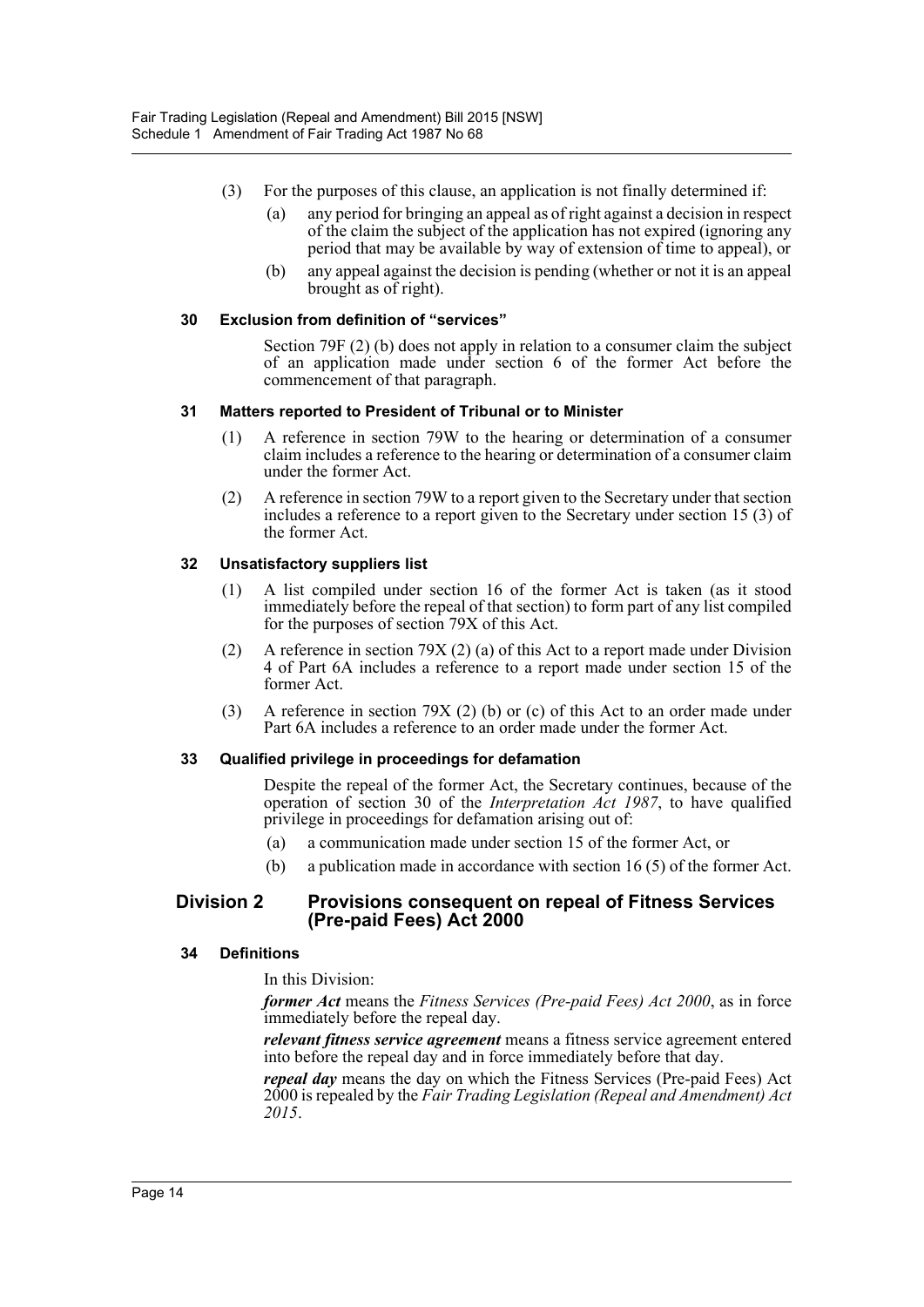#### **35 Refund of pre-paid fee if service not provided within 3 months**

Section 10 (2) and (5) of the former Act continue to apply in relation to a fee accepted before the repeal day in the same way as those provisions would have applied if the former Act had continued in force.

#### **36 Termination of fitness service agreement if service not commenced within 3 months**

Section 10 (3) of the former Act continues to apply in relation to a relevant fitness service agreement in the same way as that provision would have applied if the former Act had continued in force.

#### **37 Civil consequences of contravention**

Section 17 of the former Act continues to apply in relation to a pre-paid fee accepted or received in contravention of section 10 (2) of the former Act (as continued by this Division), or under a relevant fitness service agreement terminated by the operation of section 10 (3) of the former Act (as continued by this Division), in the same way as that provision would have applied if the former Act had continued in force.

#### **38 Pre-paid fees required to be held in trust account before service commenced**

Section 11 of the former Act and the regulations made under that section (as in force immediately before the repeal day) continue to apply in relation to money received before the repeal day for a pre-paid fee for the provision of a fitness service under a fitness service agreement.

#### **39 Injunctions may be granted by Supreme Court**

Despite the repeal of section 79 (1) (a) (ii) of this Act and the repeal of the former Act, section 79 continues to apply in relation to conduct that constitutes or would constitute:

- (a) a contravention of section 10 (2) or 11 of the former Act (as continued by this Division), or
- (b) attempting to contravene that provision, or
- (c) aiding, abetting, counselling or procuring a person to contravene that provision, or
- (d) inducing, or attempting to induce, whether by threats or promises or otherwise, a person to contravene that provision, or
- (e) being in any way, directly or indirectly, knowingly concerned in, or party to, the contravention by a person of that provision, or
- (f) conspiring with others to contravene that provision.

#### **40 Penalty notices**

Section 16 of the former Act and the regulations made under that section continue to apply in relation to an alleged offence against section 10 (2) or 11 (7) of the former Act (as continued by this Division).

#### **41 Operation of Interpretation Act 1987**

For the avoidance of doubt, nothing in this Division limits the operation of section 30 of the *Interpretation Act 1987* in relation to the repeal of the following:

- (a) the former Act,
- (b) section 79 (1) (a) (ii) of this Act.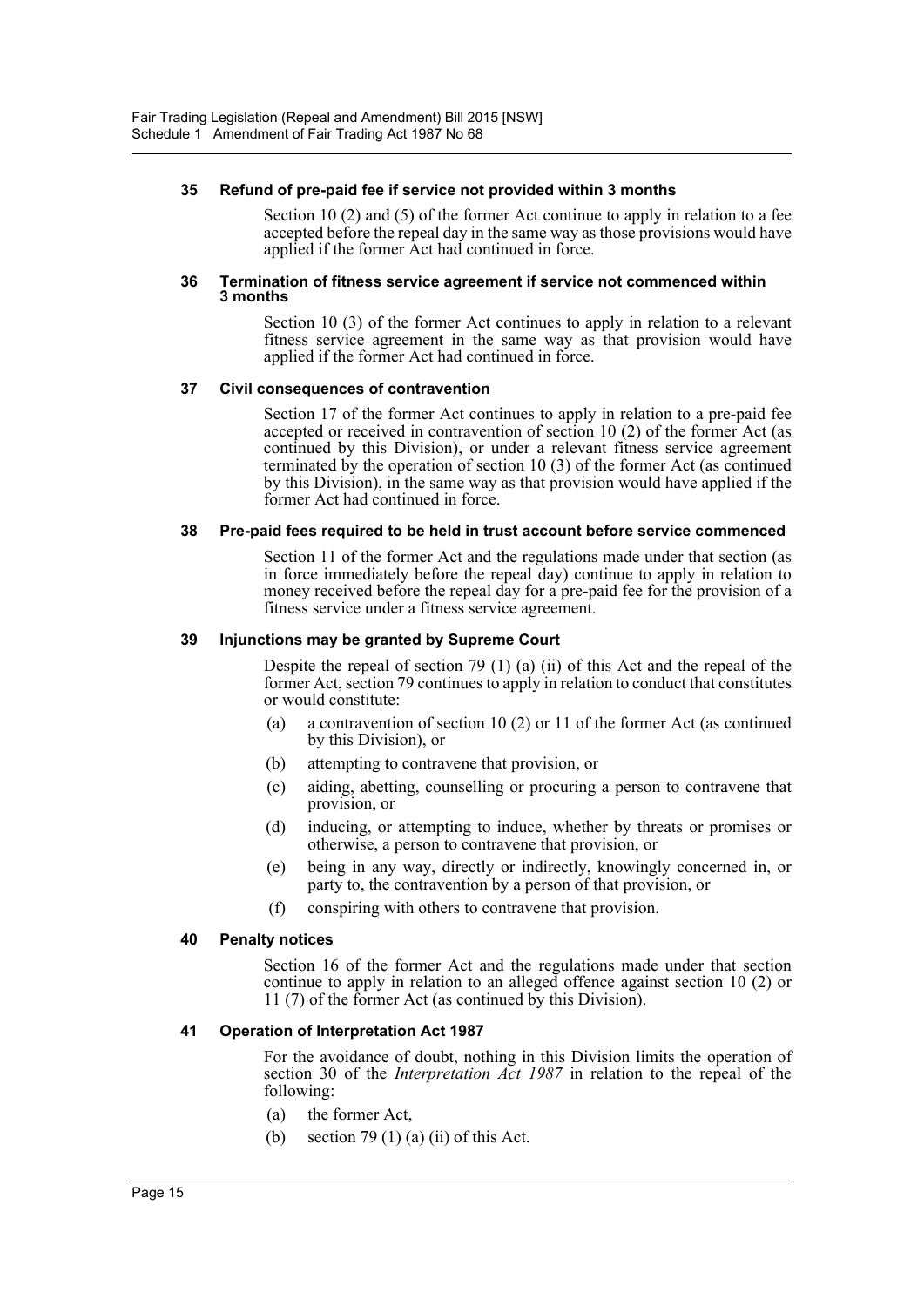# <span id="page-16-0"></span>**Schedule 2 Amendment of Acts consequent on repeal of Consumer Claims Act 1998**

# **2.1 Civil and Administrative Tribunal Act 2013 No 2**

## **Schedule 4 Consumer and Commercial Division**

Omit "*Consumer Claims Act 1998*" from clause 3 (1).

# **2.2 Conveyancers Licensing Act 2003 No 3**

# **Section 51 Powers of Tribunal**

Omit "The provisions of sections 9–13 of the *Consumer Claims Act 1998*" from section 51 $(2)$ .

Insert instead "Sections 79R and 79T–79V of the *Fair Trading Act 1987*".

# **2.3 Home Building Act 1989 No 147**

# **[1] Section 48A Definitions**

Insert in alphabetical order in section 48A (1):

*goods*, *services* and *supply* have the same meanings as in Part 6A of the *Fair Trading Act 1987*.

# **[2] Section 48A (3) and (4)**

Omit the subsections.

# **[3] Section 48O Powers of Tribunal**

Omit "The provisions of sections 9–13 of the *Consumer Claims Act 1998*" from section 48O $(3)$ .

Insert instead "Sections 79R and 79T–79V of the *Fair Trading Act 1987*".

# **2.4 Property, Stock and Business Agents Act 2002 No 66**

# **[1] Section 36 Review of commission and fees**

Omit "*Consumer Claims Act 1998*" from section 36 (4). Insert instead "Part 6A of the *Fair Trading Act 1987*".

# **[2] Section 36 (5)**

Omit "the *Consumer Claims Act 1998* to that person, a reference in that Act". Insert instead "Part 6A of the *Fair Trading Act 1987* to that person, a reference in that Part".

# **[3] Section 36 (7)**

Omit "the *Consumer Claims Act 1998*". Insert instead "Part 6A of the *Fair Trading Act 1987*".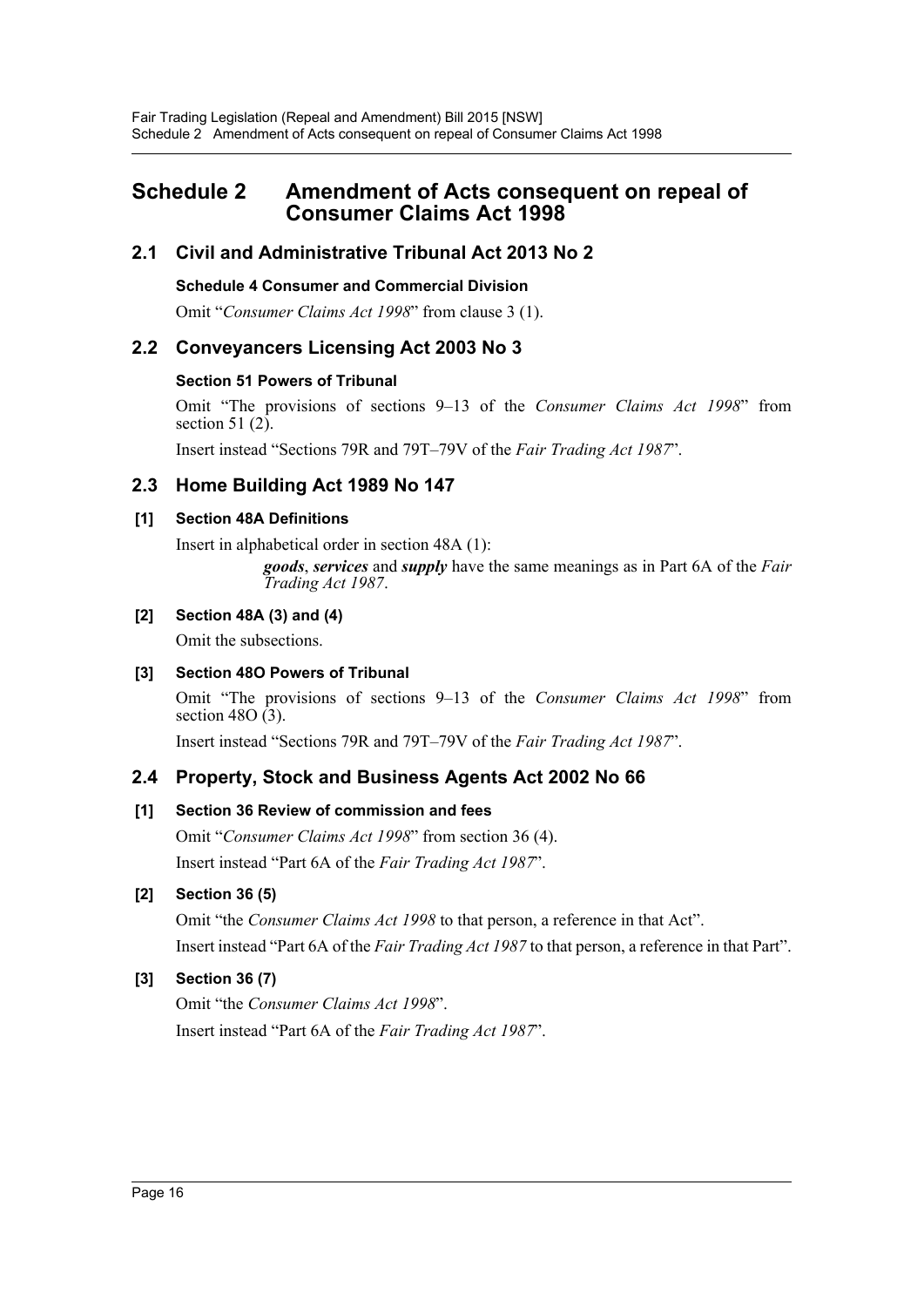# **2.5 Sydney Water Act 1994 No 88**

# **[1] Section 58 Consumer claims**

Omit "the *Consumer Claims Act 1998*". Insert instead "Part 6A of the *Fair Trading Act 1987*".

# **[2] Section 58**

Omit "that Act". Insert instead "that Part".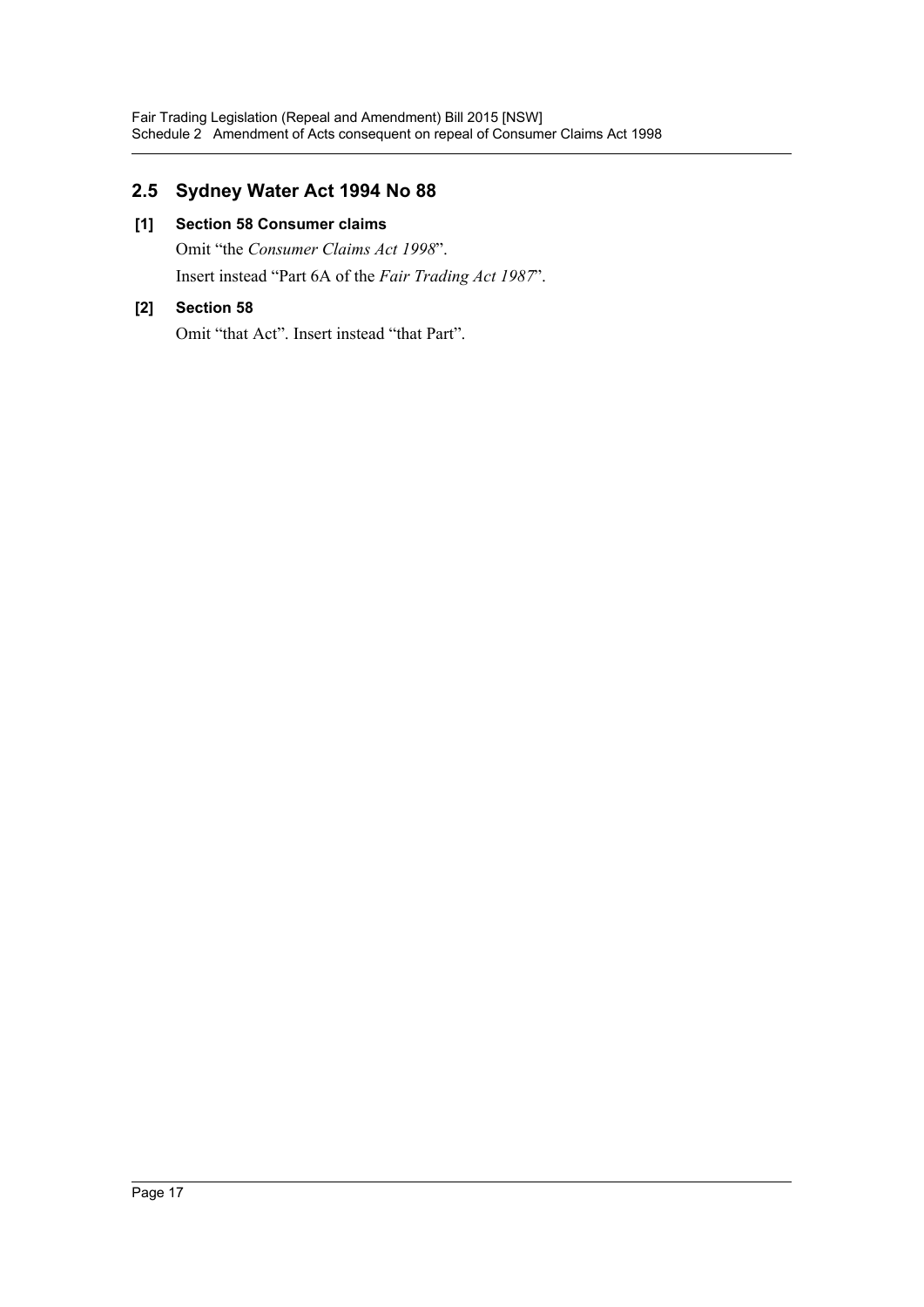# <span id="page-18-0"></span>**Schedule 3 Amendment of other Acts**

# **3.1 Defamation Act 2005 No 77**

**Schedule 1 Additional publications to which absolute privilege applies** Omit clause 23.

# **3.2 Fines Act 1996 No 99**

**Schedule 1 Statutory provisions under which penalty notices issued**

Omit the matter relating to the *Fitness Services (Pre-paid Fees) Act 2000*.

# **3.3 HomeFund Restructuring Act 1993 No 112**

# **[1] Section 3 Definitions**

Omit the definitions of *determination* and *HomeFund Commissioner* from section 3 (1).

**[2] Section 3 (1), definition of "HomeFund mortgage"**

Insert ", on or before 30 June 1994," after "executed".

# **[3] Section 8 HomeFund borrowers' access to restructuring scheme**

Insert after section 8 (1):

**Note.** The last date on which assistance could be taken up under the restructuring scheme was 31 August 1994.

# **[4] Section 8 (2)**

Omit the subsection.

**[5] Section 14 Provision of financial counselling and legal assistance to HomeFund borrowers**

Omit the section.

**[6] Section 15 Claims against the Crown and others** Omit the heading to section 15 (1).

**[7] Section 15 (1)**

Omit "(and a determination may not be made)".

- **[8] Section 15 (2) and (3)** Omit the subsections.
- **[9] Section 15 (4), heading** Omit the heading.
- **[10] Section 15 (4)** Omit ", the *Civil and Administrative Tribunal Act 2013*".
- **[11] Section 15 (5), heading** Omit the heading.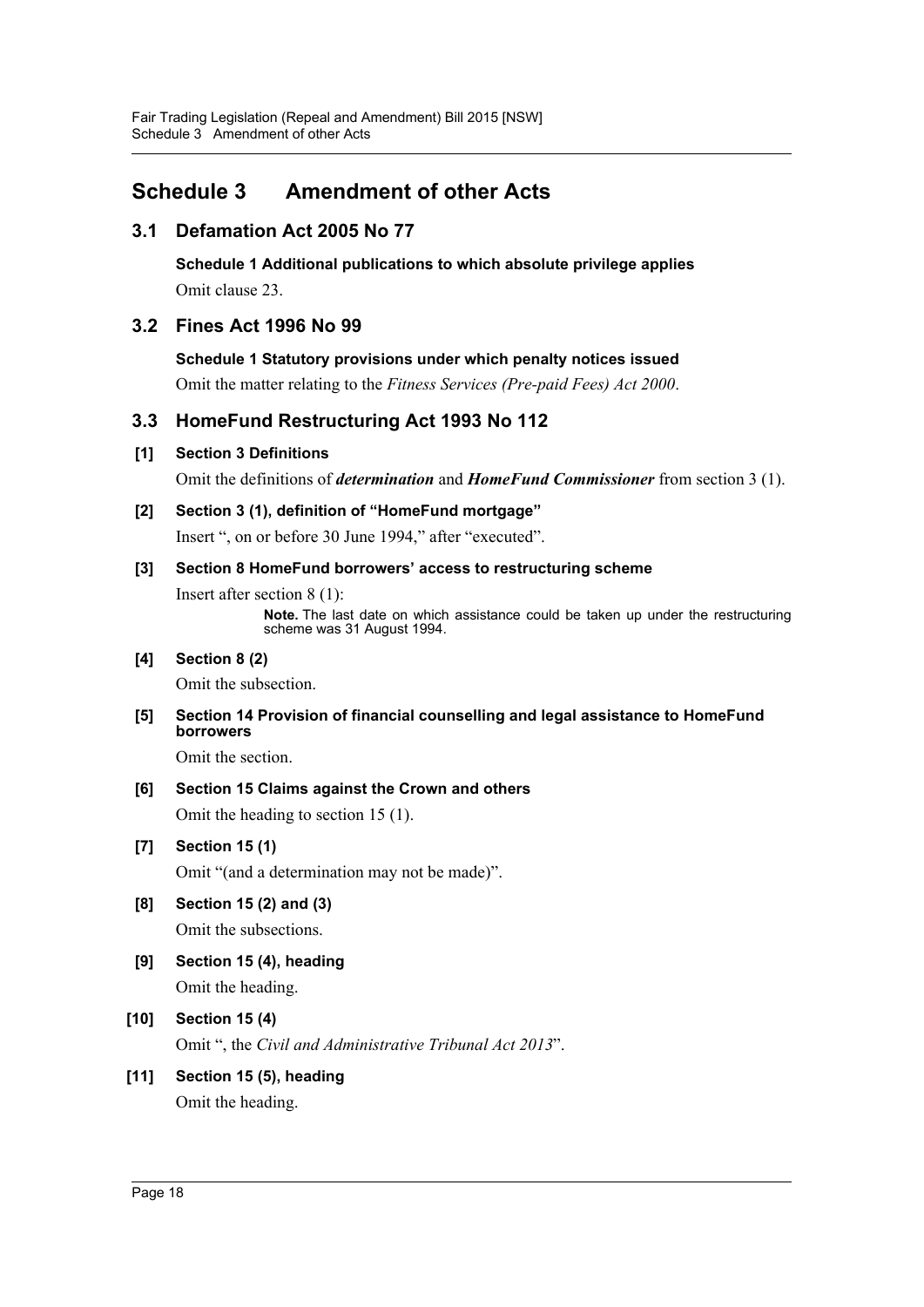## **[12] Section 15 (5)**

Omit "(other than the right to have a determination made)".

**[13] Section 15 (6)–(9)**

Omit the subsections.

# **[14] Section 16 Application of section 15 (1) to entitlements existing on 28 January 1994** Omit section 16 (1). Insert instead:

(1) Section 15 (1) applies only to entitlements in existence on 28 January 1994.

## **[15] Section 16 (2)**

Omit the subsection.

**[16] Section 20 Suspension of limitation period**

Omit the section.

## **[17] Section 21 Report**

Omit the section.

**[18] Section 24, heading**

Omit "**and transitional**". Insert instead "**, transitional and other**".

#### **[19] Schedule 1 Restructuring scheme**

Insert after the heading to the Schedule:

**Note.** The last date on which assistance could be taken up under this scheme was 31 August 1994.

**[20] Schedule 2 Complaints that may be the subject of a determination under the HomeFund Commissioner Act 1993**

Omit the Schedule.

#### **[21] Schedule 4, heading**

Omit "**and transitional**". Insert instead "**, transitional and other**".

#### **[22] Schedule 4, clause 1**

Omit clauses 1–3. Insert instead:

#### **1 Revocation of repeal**

Section 29A of the *Interpretation Act 1987* applies to the repeal of any provisions of this Act by the *Fair Trading Legislation (Repeal and Amendment) Act 2015*.

## **3.4 Landlord and Tenant Act 1899 No 18**

#### **Section 1D**

Insert after section 1C:

#### **1D Repeal of Act**

This Act is repealed 5 years after the day on which this section commences or on such earlier day as may be appointed by proclamation.